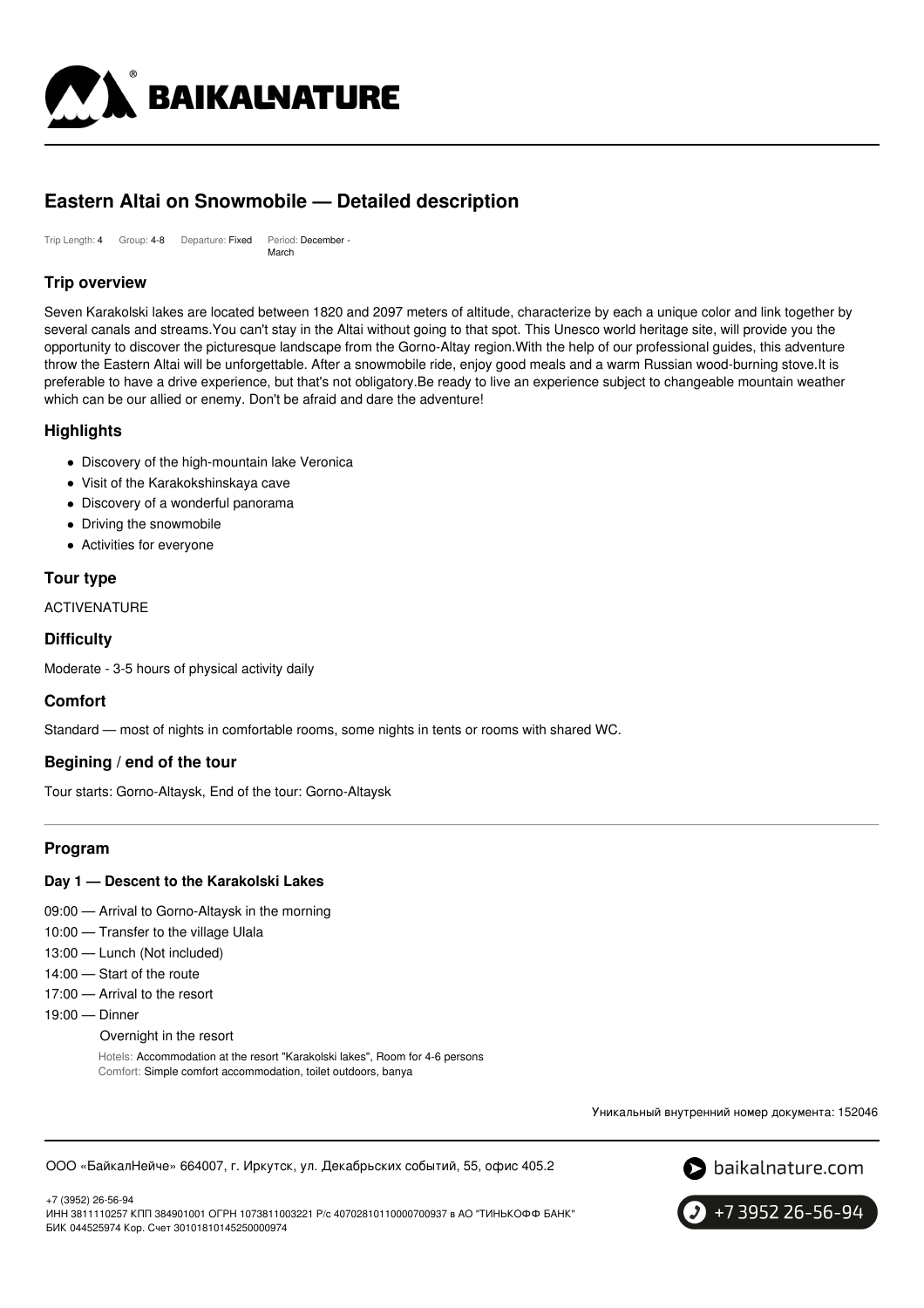

#### **Day 2 — Karakokshinskaya cave**

#### 09:00 — Breakfast

11:00 — Start of the route

- 13:00 Lunch (picnic)
- 14:00 Continuation of the itinerary
- 19:00 Dinner

Overnight in the resort

Hotels: Accommodation at the resort "Karakolski lakes", Room for 4-6 persons Comfort: Simple comfort accommodation, toilet outdoors, banya

#### **Day 3 — Discovery of Lake Veronica**

- 09:00 Breakfast
- 10:00 Radial ride to Veronica Lake
- 14:00 Lunch

15:00 — Return to Karakolskie Lakes

19:00 — Dinner

Overnight in the resort

Hotels: Accommodation at the resort "Karakolski lakes", Room for 4-6 persons Comfort: Simple comfort accommodation, toilet outdoors, banya

#### **Day 4 — Return to Barnaul**

09:00 — Breakfast

- 10:00 Return to the village Ulala
- 13:00 Lunch (picnic)
- 15:00 Transfer to Barnaul

### **Departures**

| <b>Start</b> | End        | Basic price per person                         |  |
|--------------|------------|------------------------------------------------|--|
| 27.02.2020   | 01.03.2020 | 42400.00 RUB                                   |  |
| 12.03.2020   | 15.03.2020 | 42400.00 RUB                                   |  |
| 03.12.2020   | 06.12.2020 | 42400.00 RUB                                   |  |
| 10.12.2020   | 13.12.2020 | 42400.00 RUB                                   |  |
| 17.12.2020   | 20.12.2020 | 42400.00 RUB                                   |  |
| 24.12.2020   | 27.12.2020 | 42400.00 RUB                                   |  |
| 30.12.2020   | 02.01.2021 | 42400.00 RUB                                   |  |
| 07.01.2021   | 10.01.2021 | 42400.00 RUB                                   |  |
| 14.01.2021   | 17.01.2021 | 42400.00 RUB                                   |  |
| 28.01.2021   | 31.01.2021 | 42400.00 RUB                                   |  |
| 20.02.2021   | 23.02.2021 | 42400.00 RUB                                   |  |
|              |            | Vinezonu už purtnouviš uorion normeuto: 150046 |  |

Уникальный внутренний номер документа: 152046

ООО «БайкалНейче» 664007, г. Иркутск, ул. Декабрьских событий, 55, офис 405.2

baikalnature.com

+7 (3952) 26-56-94 ИНН 3811110257 КПП 384901001 ОГРН 1073811003221 Р/с 40702810110000700937 в АО "ТИНЬКОФФ БАНК" БИК 044525974 Кор. Счет 30101810145250000974

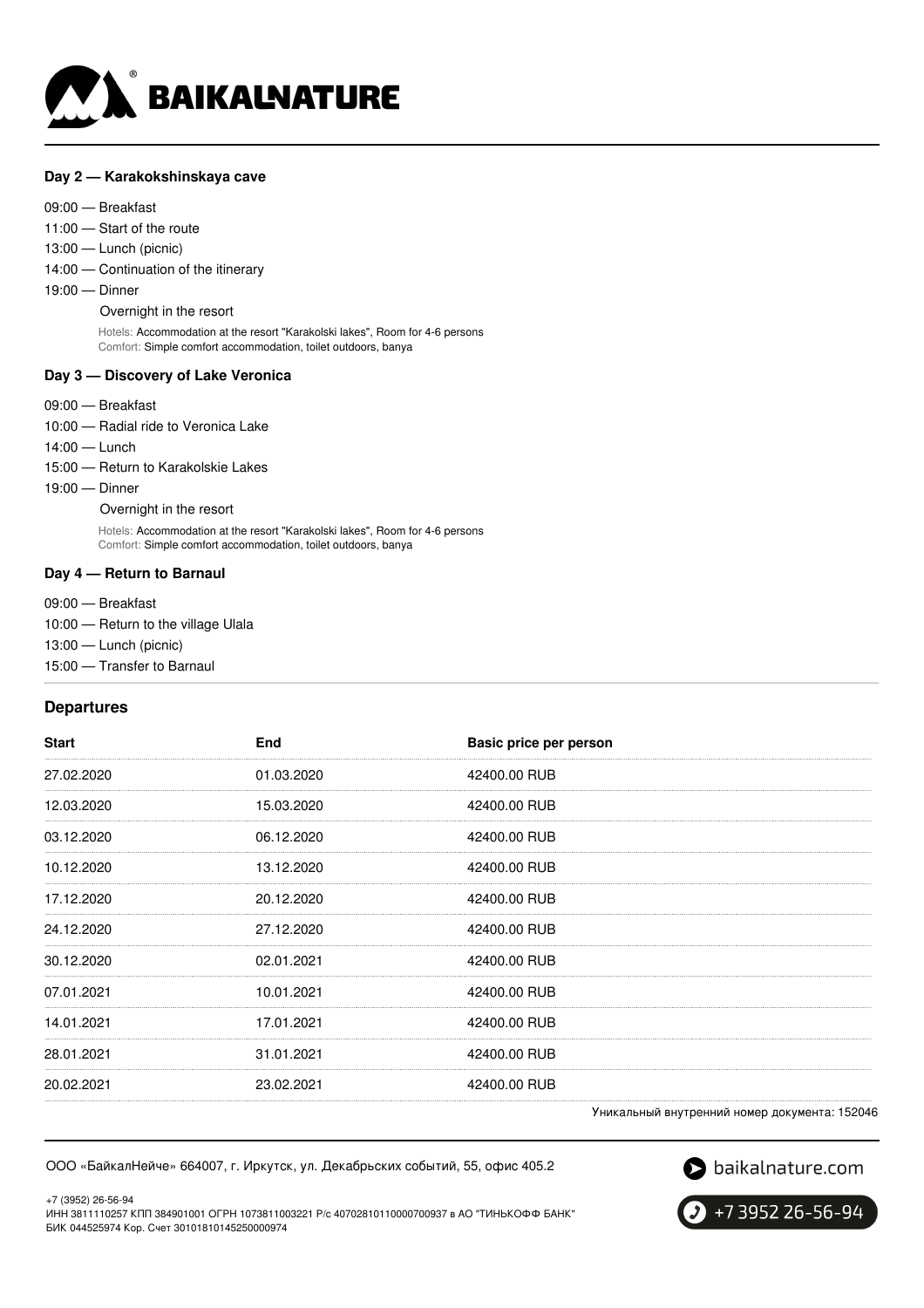

| 05.03.2021 | 08.03.2021 | 42400.00 RUB |
|------------|------------|--------------|
| 25.03.2021 | 28.03.2021 | 42400.00 RUB |

#### **Note**

Guaranteed departure from 4 participants. The price is indicated for two persons per snowmobile. Single supplement for snowmobiling is 20 600 RUB. The snowmobile driving is allowed for tourists above 18 years old. According to the weather conditions the itinerary can be changed on the similar one (in km). If you want to extend your journey in Eastern Altai or book an extra night, please, let us know of your preferences.

### **What's included**

#### **Price includes**

- Russian-speaking quide services
- Accommodation as per itinerary
- Transport as per itinerary
- Excursions and visits as per itinerary
- Reserves and national parks entrance permissions
- Transfer from airport / railway station on first day
- Transfer to airport / railway station on last day
- Snowmobile and equipment rental
- Meals according to the program

### **Checklist & Equipment**

You will need in Russia in winter:

- $\bullet$  to protect yourself from the cold weather;
- to protect yourself from the wind;
- to protect your feet from moisture;
- $\bullet$  to protect yourself from the sun's reflection from ice and snow.

Allow the system of "three layers":

- The first layer, called "second skin", determines the performance of the other two layers. It will transport sweat to the next layer and dry quickly to avoid cooling after exercise. Therefore forget the cotton retains moisture in the skin and choose underwear in synthetic fabrics.
- The second layer must keep the heat of the body as long as possible. Warm synthetic or mixed (wool or fleece turtleneck sweater) fabrics, that dry quickly, are preferable.
- The third layer should protect you against wind and moisture. Choose a jacket, long enough, 100% waterproof, preferably with hood.

We recommend you to pack all your stuff in two bags: a small backpack and a large travelling bag.

SMALL BACKPACK: will be useful for carrying your personal belongings during the day (camera, film, personal medication, bottled water, etc.) You will also use it as hand luggage during air travel for all your heavy (to lighten the travel bag in the luggage compartment), fragile (camera, etc.) and necessary (toilet bag, etc.) things.

BIG BACKPACK: must contain the rest of your stuff. It will be in the luggage compartment during the flight. You will bring it during some days of the trekking.

## **Recommended checklist**

Thermal underwear

Уникальный внутренний номер документа: 152046

ООО «БайкалНейче» 664007, г. Иркутск, ул. Декабрьских событий, 55, офис 405.2



+7 3952 26-56-94

- **Price does not include**
	- English-speaking guide
	- Personal expenses and tips
	- Visa fees and travel insurance
	- Optional activities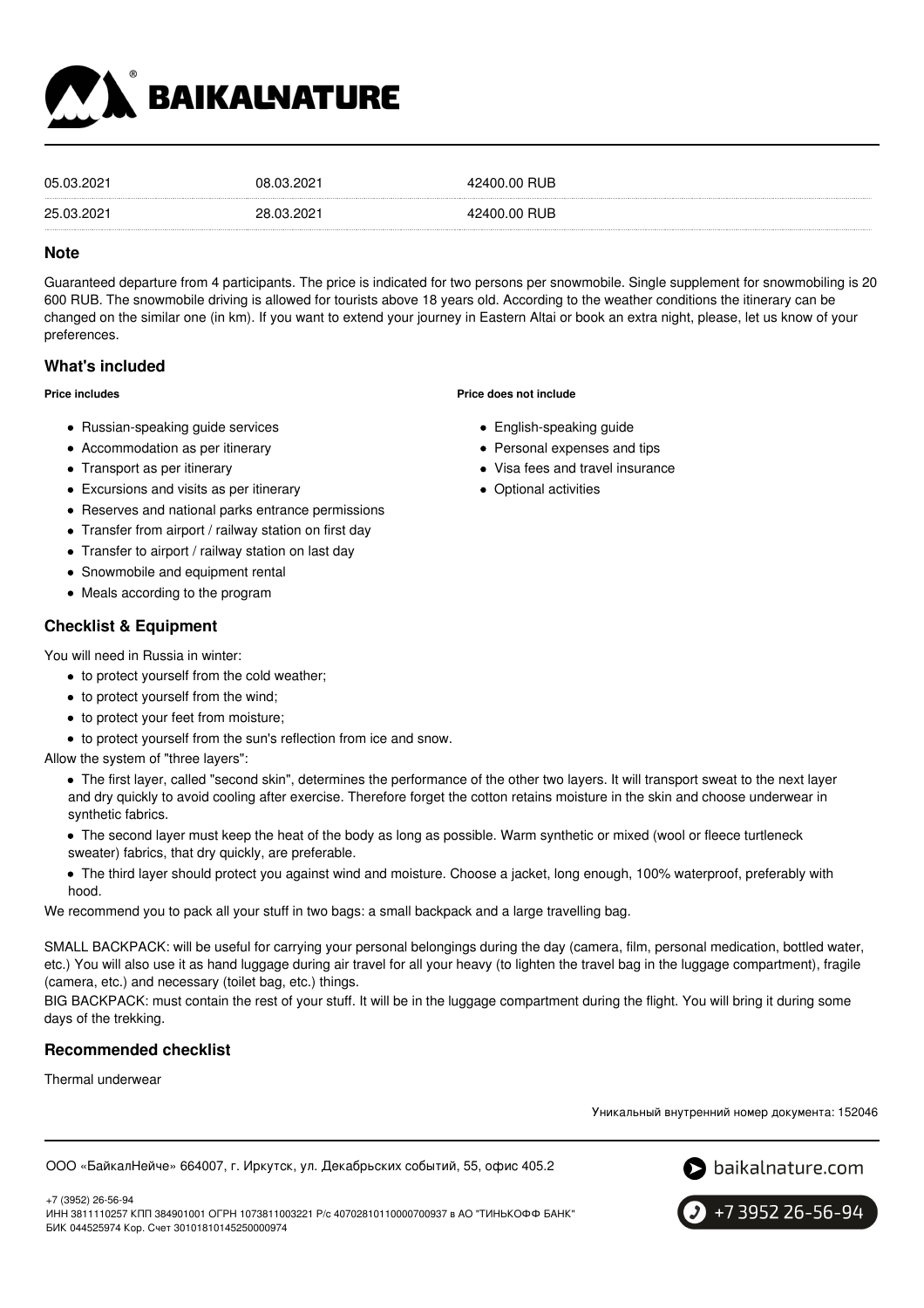

POLARTEC or similar pullover Windproof waterproof pants and jacket (GORE-TEX, EVENT, SIMPA-TEX) Trekking socks Long sleeve shirts or sweatshirts T-shirts Comfortable pants Wool gloves and winter cap Lipstick

### **Meals**

If you are a vegetarian or have any particular preferences, please let us know, so we could adapt the menu.

#### **Visa**

You need a tourist visa to travel to Russia. It can be issued for a maximum period of 30 days. Your passport has to be valid for at least six months after the expiry date of your visa and to have at least two blank pages.

BaikalNature offers visa support and has created "BaikalNature letter of invitation" package. If you buy a BaikalNature tour, this package is absolutely free; when you buy any other BaikalNature service, you will have to pay for this package. For more information please conact your nearest Russian Embassy or Visa Application Center.

#### **Money**

The Russian currency is ruble. In all cities and many large villages of Russia, you can easily withdraw rubles, using a Visa or MasterCard, from ATMs, located in banks, department stores or hotel lobbies, some of them are open 24 hours a day. If you have euros or dollars with you, exchange offices will allow you to change them easily in the cities, seldom in the countryside. However, it can be difficult to exchange traveler's checks, even in cities.

### **Tipping**

All persons who compose the BaikalNature travel team (guides, drivers, cooks, etc.) are paid a decent wage for their services and do not expect any tips from you. So you have no obligation to leave anything. If you really want to express your satisfaction by leaving a gratuity, and if it is in foreign currency, be aware that torn or glued coins and banknotes cannot be exchanged. Anyway, thank you for your tips, left at your discretion in envelopes.

### **Health**

You need to get a health examination before a great trip. Consult your doctor. Get a dental checkup. If you have health problems that could worsen during the trip, make sure you have taken all your medications with you.

Provide a first aid kit that includes among other items:

- aspirin or paracetamol,
- anti-diarrheal pills,
- antiseptic,
- adhesive plaster,
- sterile pads.

If you have individual diseases, make sure you have taken your medications.

### **Medical Form**

You should be physically fit enough for this tour.

### **Emergency Contact**

You can contact BaikalNature by phone: +73952 26 56 94.

Уникальный внутренний номер документа: 152046

```
ООО «БайкалНейче» 664007, г. Иркутск, ул. Декабрьских событий, 55, офис 405.2
```
+7 (3952) 26-56-94 ИНН 3811110257 КПП 384901001 ОГРН 1073811003221 Р/с 40702810110000700937 в АО "ТИНЬКОФФ БАНК" БИК 044525974 Кор. Счет 30101810145250000974